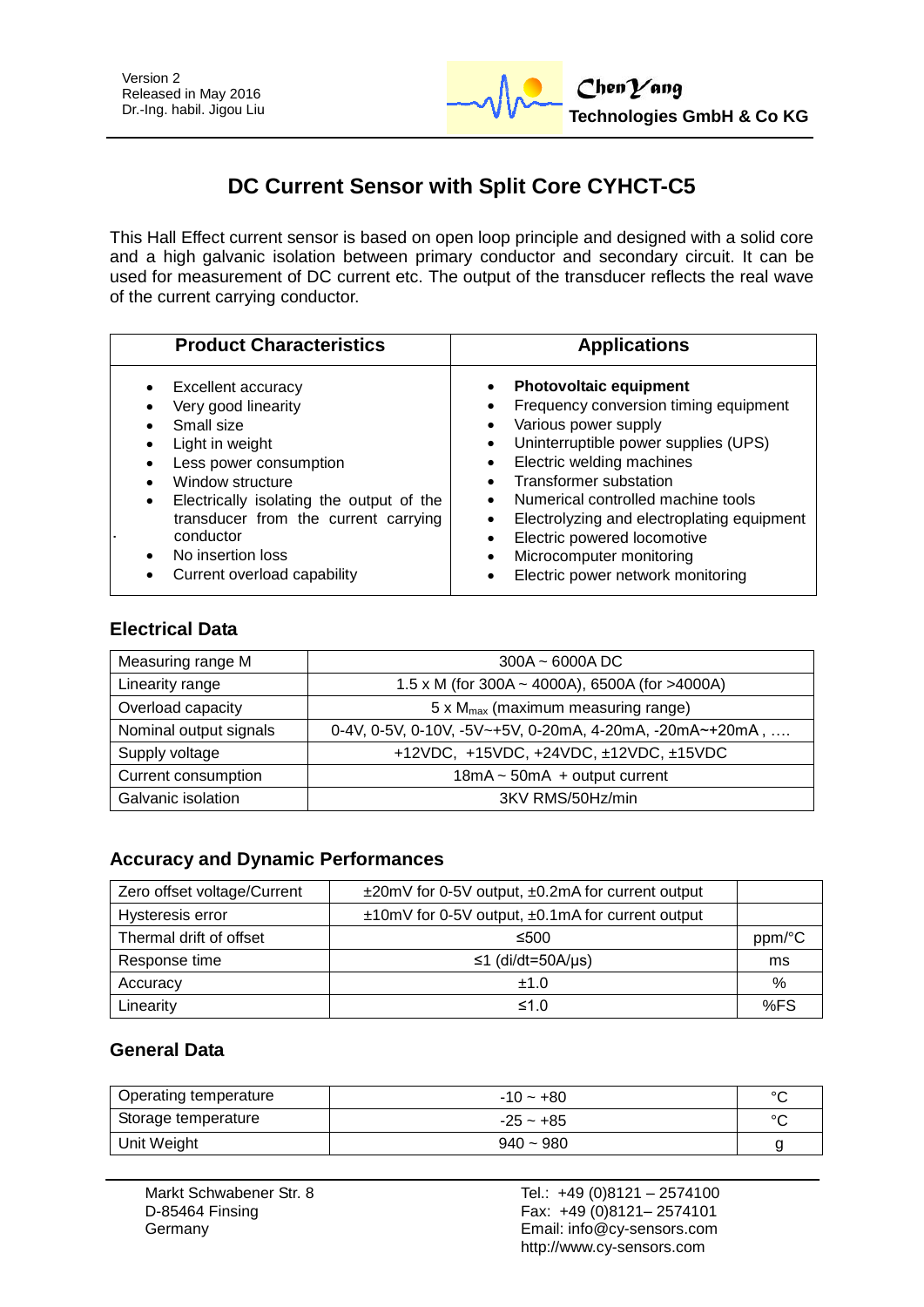

#### **Definition of Part number:**



**U:** unidirectional input current; **B:** bidirectional input current

#### **Output Signal of Custom Made Sensors:**

- **x=1:** tracing voltage ±5V DC, **x=2:** tracing current ±20mA DC
- **Example 1:** CYHCT-C5-U1000A -34, Hall Effect DC Current sensor with Output signal: 0-5V DC Power supply: +24V DC Rated input current: 0-1000A DC
- **Example 2:** CYHCT-C5-B1000A -34, Hall Effect DC Current sensor with Output signal: 0-5V DC Power supply: +24V DC Rated input current: -1000A ~ +1000ADC



## **DIMENSIONS (mm)**

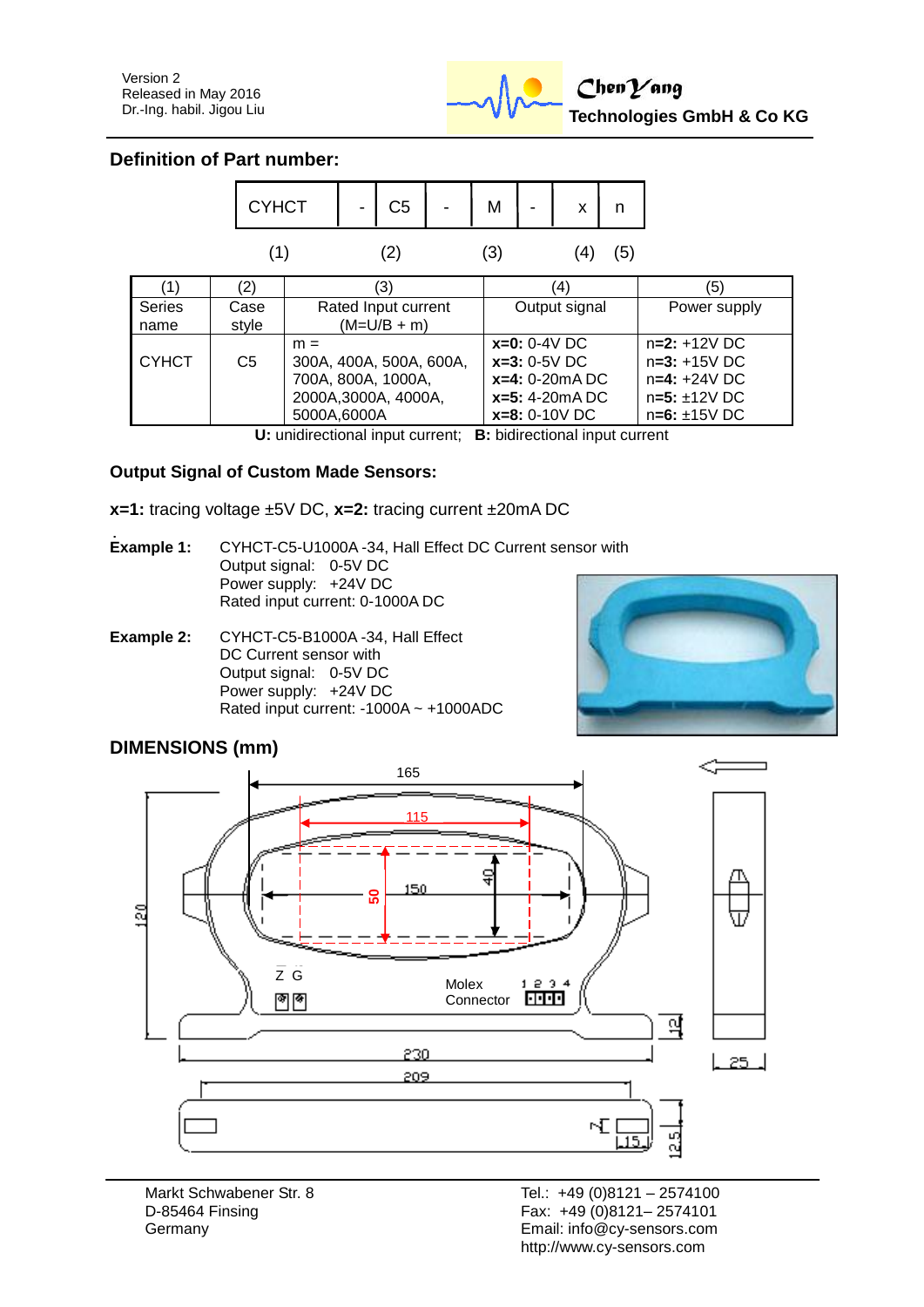

# **CONNECTION**

The current carrying cable must pass through the window. The phase of output is the same as that of the current passing the window in the direction of the arrow indicated on the case.

#### **a) Wiring of Sensors Using Double Power Supplies**

#### **Voltage Output**

| $1(+)$ : +15V/+12V Power Supply |
|---------------------------------|
| 2(-): -15V/-12V Power Supply    |
| 3(M): Output                    |
| 4(G): Ground                    |



Relation between Input and Output:

| Sensor CYHCT-C5-U1000A-35 |                    | Sensor CYHCT-C5-B1000A-35 |                    |  |
|---------------------------|--------------------|---------------------------|--------------------|--|
| Input current (A)         | Output voltage (V) | Input current (A)         | Output voltage (V) |  |
|                           |                    | $-1000$                   |                    |  |
| 250                       | 1.25               | $-500$                    | 1.25               |  |
| 500                       | 2.5                |                           | 2.5                |  |
| 750                       | 3.75               | 500                       | 3.75               |  |
| 1000                      |                    | LOOC                      |                    |  |

#### **Current Output**

- 1(+): +15V/+12V Power Supply
- 2(-): -15V/-12V Power Supply
- 3(M): Output
- 4(G): Ground



Relation between Input and Output (for  $R_m=250 \Omega$ ):

| Sensor CYHCT-C5-U1000A-45 |                |                | Sensor CYHCT-C5-B1000A-45 |                |                |
|---------------------------|----------------|----------------|---------------------------|----------------|----------------|
| Input                     | Output current | Output voltage | Input                     | Output current | Output voltage |
| current (A)               | lo(mA)         | Vo(V)          | current (A)               | lo(mA)         | Vo(V)          |
|                           |                |                | $-1000$                   |                |                |
| 250                       |                | 1.25           | -500                      |                | 1.25           |
| 500                       |                | 2.5            |                           |                | 2.5            |
| 750                       |                | 3.75           | 500                       | 15             | 3.75           |
| 1000                      | 20             |                | 1000                      | 20             |                |